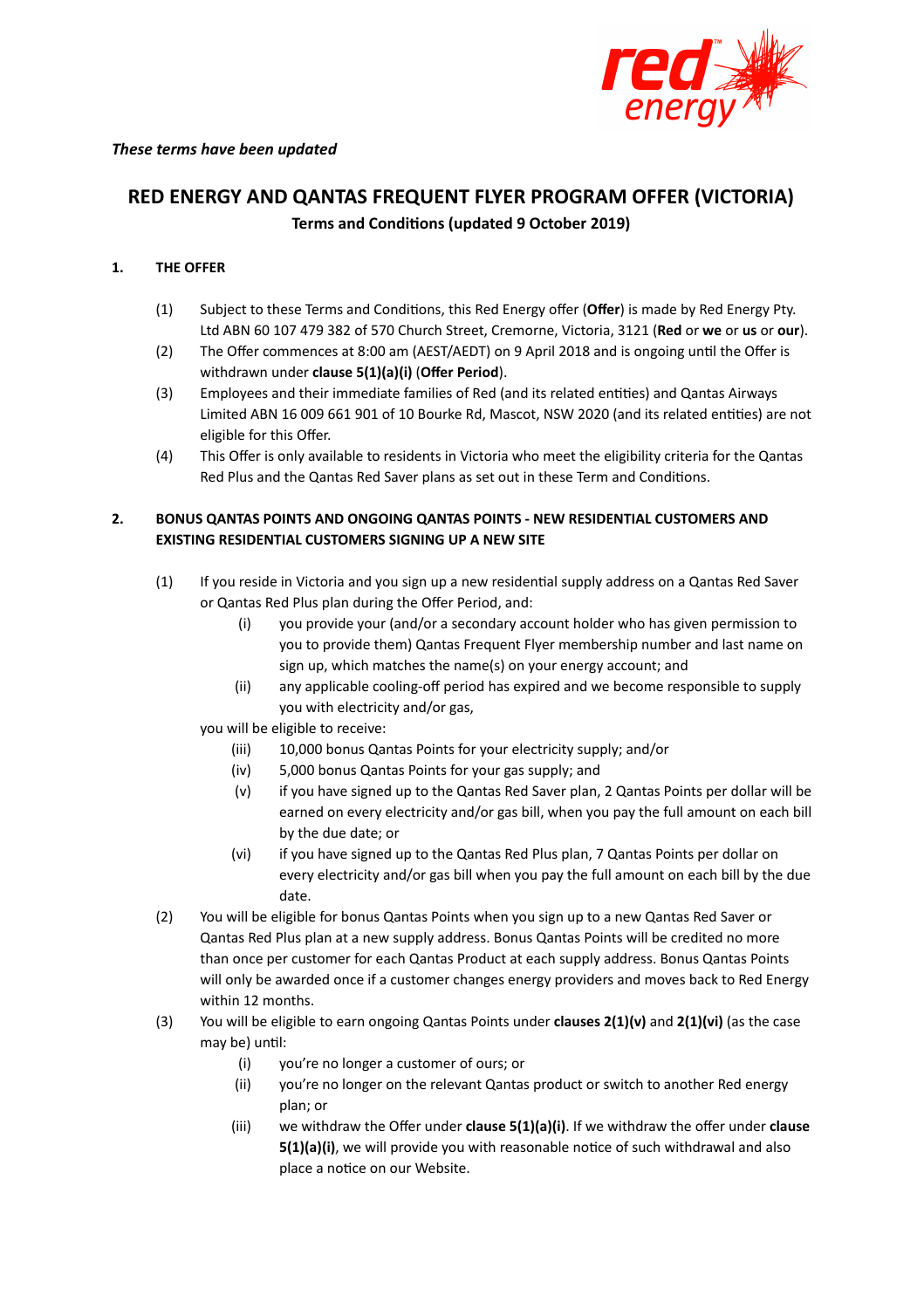

## **3. ONGOING POINTS - EXISTING RESIDENTIAL CUSTOMERS**

- (1) As at the commencement of this Offer, if you are an existing residential customer of Red in Victoria on a current Living Energy Saver plan and:
	- (i) you provide your (or a secondary account holder who has given permission to you to provide them) Qantas Frequent Flyer Number and last name to us, which matches the name(s) on your energy account; and
	- (ii) agree to vary your existing energy plan,

you will be eligible to receive:

- (iii) if you have agreed to the Qantas Red Saver plan, 2 Qantas Points per dollar on every electricity and/or gas bill when you pay the full amount on each bill by the due date; or
- (iv) if you have agreed to the Qantas Red Plus plan, 7 Qantas Points per dollar on every electricity and/or gas bill when you pay the full amount on each bill by the due date.
- $(2)$  If you have agreed to the Qantas Red Plus plan, you agree to forego any existing pay on time discount on your current energy plan from the start of your current billing cycle (this means your energy charges since your last bill will not be discounted) and instead will earn 7 Qantas Points per dollar as set out under **clause 3(1)(iv)**.
- (3) You will be eligible to earn ongoing points under **clauses 3(1)(iii)** and **3(1)(iv)** (as the case may be) until:
	- (i) you're no longer a customer of ours; or
	- (ii) you're no longer on the relevant Qantas product or switch to another Red energy plan; or
	- (iii) we withdraw the Offer under **clause 5(1)(a)(i)**. If we withdraw the offer under **clause 5(1)(a)(i)**, we will provide you with reasonable notice of such withdrawal and also place a notice on our Website.

### **4. OTHER IMPORTANT INFORMATION AND QFF TERMS AND CONDITIONS**

- (1) We will arrange for bonus Qantas Points and any ongoing Qantas Points you are eligible for under these Terms and Conditions to be credited to your Qantas Frequent Flyer Membership account within a reasonable timeframe when you become eligible to receive those points. For the avoidance of doubt, if you do not pay the bill in full by the due date for payment you will not be eligible to earn any Qantas Points for that bill.
- (2) We are not responsible thereafter for the manner in which your points are credited or any characteristics of those points.
- (3) Any bonus Qantas Points or any ongoing Qantas Points you are eligible for under these Terms and Conditions are not exchangeable, transferable or redeemable for cash.
- (4) You must be a Qantas Frequent Flyer member to earn Qantas Points. A joining fee usually applies, however Red Energy customers can join for free at [www.qantaspoints.com/join-now?code=REDENERGY](https://www.qantaspoints.com/join-now?code=REDENERGY). Membership and points are subject to the Qantas Frequent Flyer program terms and conditions, which are subject to change.

### **5. MISCELLANEOUS**

- (1) Notwithstanding any other provision in these Terms and Conditions,
	- (a) Red may:
		- $(i)$  suspend or withdraw all or any part of this Offer for any reason and at any time; and/or